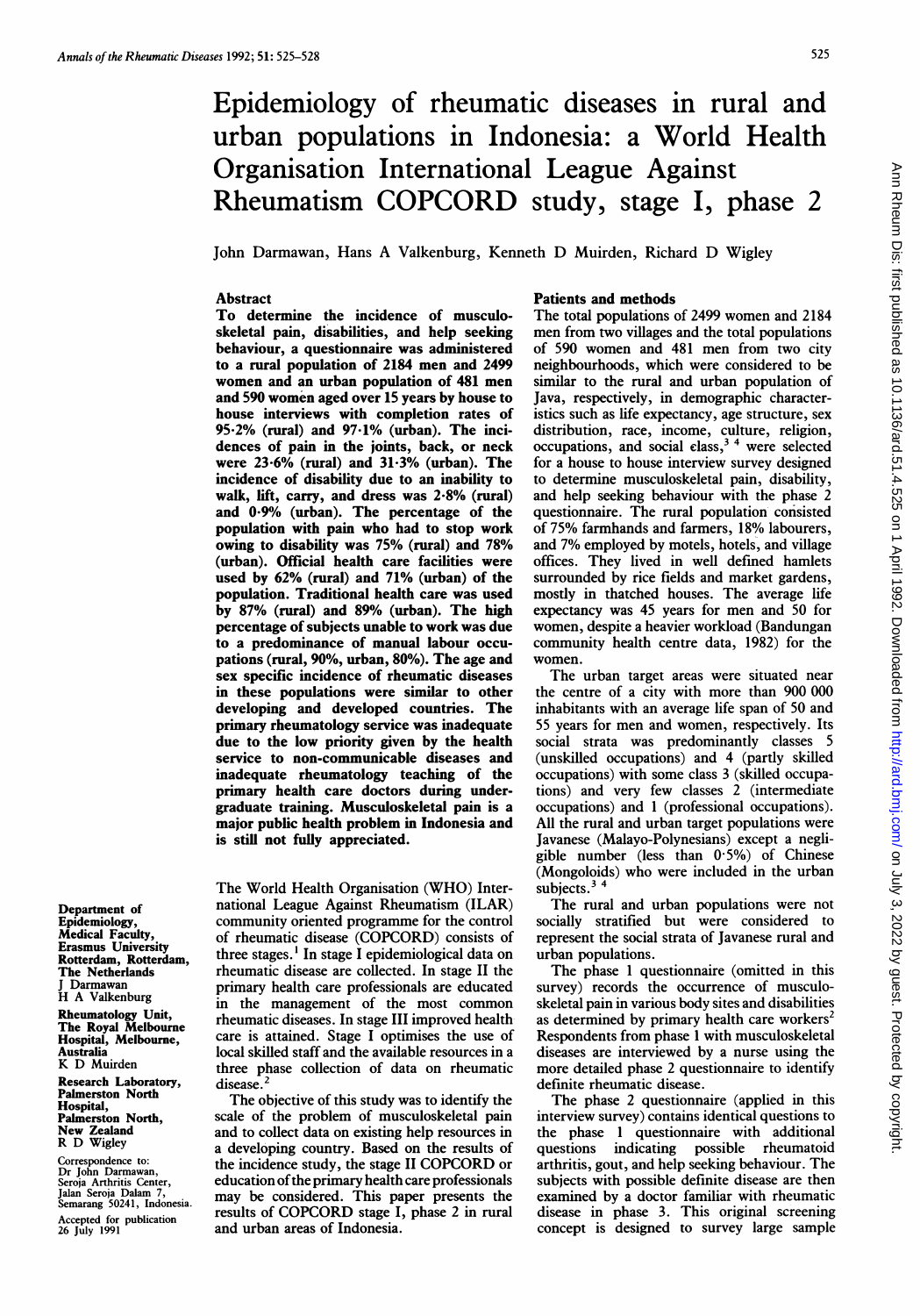Ann

populations in developing countries using minimal cost and manpower.<sup>6</sup>

Financial constraints allowed only one phase study. Therefore the phase 2 questionnaire was selected for application and phase <sup>1</sup> was omitted. The interview survey was carried out by a doctor and a nurse in the urban areas and two primary health care workers in two villages using the same questionnaire. Standardised training of the doctor and nurse in the urban study, and the primary health care workers in the rural study, trial runs of the questionnaire and checking by JD ensured that the survey was performed correctly.

Disability was defined only as inability to walk, lift, dress, or carry, $5$  excluding other disabilities of activities of daily living, and therefore underestimates total disability. Use of official health care facilities implied the attendance of a primary health care worker, nurse, and doctor at the community health centre for musculoskeletal pain. Traditional health care indicated treatment by a traditional healer, an acupuncturist, a masseur, or the use of herbs and self treatment with drugs.

## Results

The response rates of the surveys were  $95.2\%$  $(rural)$  and  $97·1%$  (urban). Peripheral joint pain occurred at <sup>a</sup> similar rate in men and women, increasing with increasing age, and was significantly more common in the urban than the rural areas. Neck, upper back, lower back pain, back pain at any site, pain at any site, restricted range of neck movement, and limited back movement as shown by the respondents and recorded by the interviewers, were also more common in the urban than the rural respondents, without significant sex differences (table 1). Lower back pain and back pain at any site were higher in rural men and urban women.

Disability was more common among men than women in the two studies. Of the rural respondents with pain and any type of disability, 78% of men and 73% of women had to stop work, particularly those who could not lift and, to a lesser extent, those unable to walk or carry. These figures for the urban respondents were 81% for men and 76% for women. Official health centres were used by  $70.5%$  of the urban compared with 62-0% of the rural population with musculoskeletal pain.

Of those with pain, more than 60% had visited the rural or urban community health centre, doctor, nurse, or primary health care worker and this help seeking was higher for uiban women. In addition to the official health centre most had also sought help from two or more traditional health care sources for the relief of musculoskeletal pain. Pain relief was most commonly sought by buying whichever antirheumatic drugs were available without prescription. This applied particularly to urban men and women who also used herbal remedies more often. Massage was used less often in the city, particularly by women. Acupuncture was used by less than 10% of respondents with no differences between rural and urban areas and the sexes. In all, more than 86% of the rural and 88% of the urban positive respondents had sought traditional medical relief for their pain. The nurse and primary health care worker were less often used in the city. The traditional healer was rarely used in the city.

Darmawan, Valkenburg, Muirden, Wigley

#### **Discussion**

With the translation of the standard English COPCORD questionnaire into the official Indonesian language, cross cultural differences became apparent between the two languages in vocabulary, idioms, and grammar. While interviewing the subjects, cross cultural differences in activities of daily living between a developed and a developing country hampered the application of several questions.

By rephrasing the English questions without cross cultural equivalence in language and discarding answers to activities of daily living without cross cultural analogues, some loss of validity and ascertainment were unavoidable. This was evident with several questions on morning stiffness, crepitus, low back pain, past pain, and perceived need for help. Morning stiffness had almost zero sensitivity due to a language barrier and the answers to the morning stiffness question were not analysed. Sacral pain was taboo in the rural areas and was not asked about, thereby underestimating total low back pain compared with the urban total low back pain. As even dramatic past events such as melaena or haematemesis were often forgotten,<sup>6</sup> answers to queries on past pain were not analysed. Questions on perceived need for help needed to be redefined for populations living in

Table 1 Incidence of musculoskeletal pain in 4683 rural and 1071 urban subjects aged 15 years and over. Results given as percentages and significant differences between areas

|                                 | Rural             |                             | Urban            |                            | Rural/urban                                 |       |  |
|---------------------------------|-------------------|-----------------------------|------------------|----------------------------|---------------------------------------------|-------|--|
|                                 | Men<br>$(n=2184)$ | <b>W</b> omen<br>$(n=2499)$ | Men<br>$(n=481)$ | <b>W</b> omen<br>$(n=590)$ | (Men and women)<br>$(n=4693)$<br>$(n=1071)$ |       |  |
| Location of pain:               |                   |                             |                  |                            |                                             |       |  |
| Peripheral joints               | 16.8              | 18-7                        | 25.1             | $29 - 4$                   | **                                          | $***$ |  |
| Neck                            | 4.4               | 5.2                         | $10-8$           | 12.5                       | $***$                                       | **    |  |
| <b>Restricted neck movement</b> | 0.4               | 0.7                         | 2.3              | 14                         |                                             |       |  |
| Upper back                      | $5-7$             | 5٠0                         | 7.7              | 10 <sup>1</sup>            |                                             |       |  |
| Lower back                      | 17-4              | 13-1                        | 19.4             | 25.6                       |                                             | $***$ |  |
| Back pain, any site             | 18.2              | 13.6                        | 24.9             | 26.8                       | $***$                                       | **    |  |
| Limited back movement           | 0.3               | 0.3                         | 3.0              | 2.4                        | **                                          | **    |  |
| Back pain ref. to legs and feet | 9.4               | 7.9                         | 7.9              | 9.9                        |                                             |       |  |
| Pain, any site                  | 24.5              | 22.9                        | 29.4             | 32.9                       |                                             | **    |  |
| Disability, one or more joints  | 3.4               | 2.2                         | 1.8              | 0.3                        |                                             | **    |  |

 $**p<0.01$ .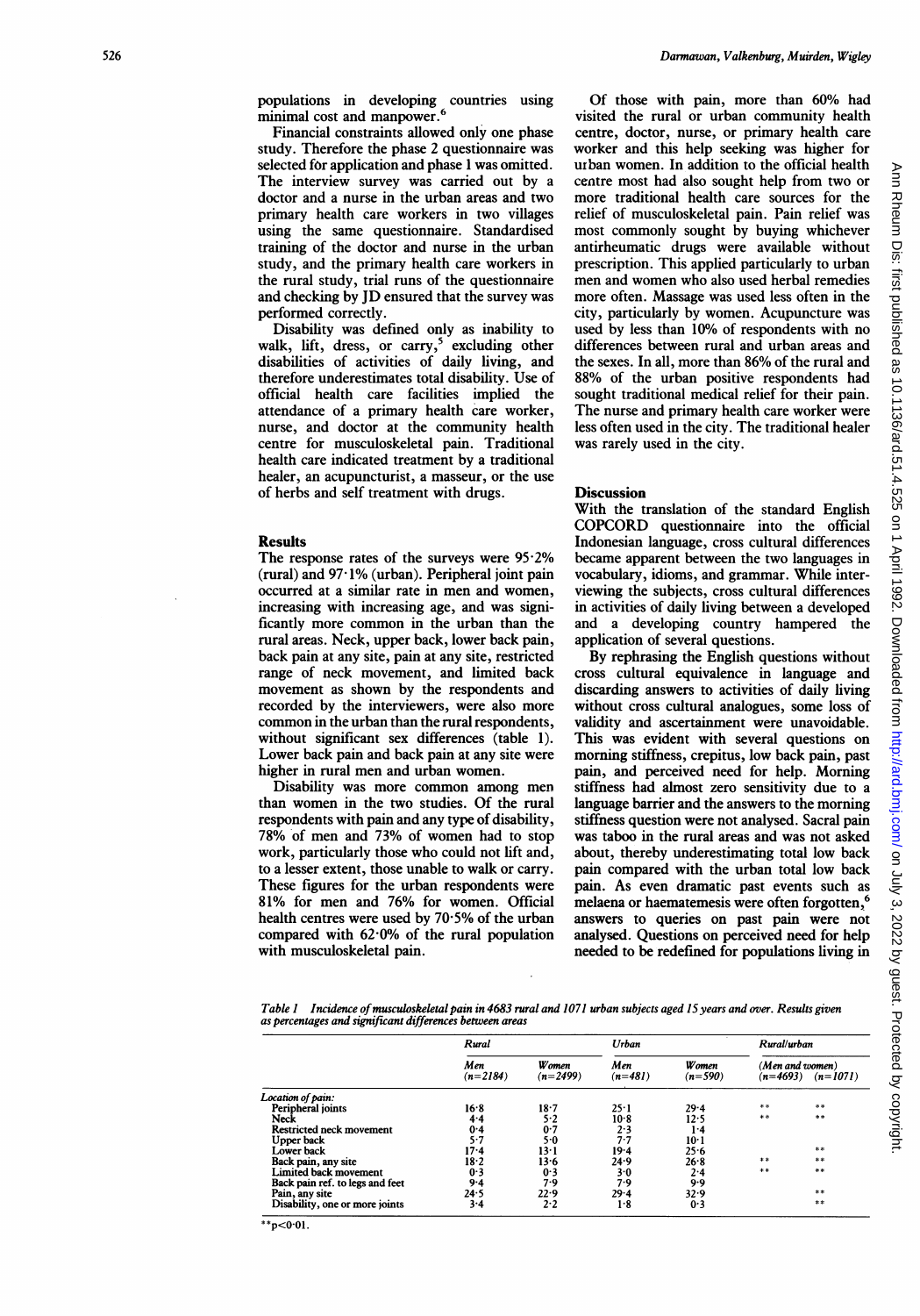deprived socioeconomic circumstances as they inevitably elicited an affirmative answer, reflecting financial rather than health needs.

To undertake future comparative epidemiological surveys, the study design and questionnaire from developed countries requires field testing in the cross cultural equivalence of questions in language and activities of daily living and occupations. Translation from one culture to another must use terms referring experiences exactly similar or at least familiar. Future studies with improved cross cultural field tested questionnaires will eliminate most of the problems encountered and generate better data for comparison.

The very high response rates were due to the perseverance of the primary health care workers, nurse, and doctor in collecting data on missing respondents. Response rates of up to 99.0% have also been achieved in earlier interview surveys about rheumatic diseases.<sup>8</sup>

The incidence of musculoskeletal pain in all sites was significantly higher in the urban than the rural populations (table 1). This may be partly due to the fact that the doctor and nurse could elicit more problems than the primary health care workers from the more literate urban populations. On the other hand, the rural population may have been more stoical about trivial aches and pains due to repetitive physical strenuous labour. Nevertheless, interobserver variations were unavoidable given the different professional backgrounds of the interviewers and this may have influenced the determined incidence of musculoskeletal pain.

There were no significant differences between the pain and rates at individual pain sites in the Indonesian phase 2 and the Philippines phase 2 COPCORD study,<sup>2</sup> except lumbar pain (table 2). The Indonesians had more than twice the rate of lower back pain (17%, rural) than Filipinos. There was no explanation for this significant difference.

Table 2 Age standardised comparison of rates of pain as percentages in major pain groupings in the Indonesian and the Philippines COPCORD phase <sup>2</sup> interview survey

| Pain group       | <b>Indonesia</b> |          | The Philippines<br>(ref. 2) |  |  |
|------------------|------------------|----------|-----------------------------|--|--|
|                  | Rural            | Urban    | Rural                       |  |  |
| Neck             | 4.8              | 11.8     | 5.1                         |  |  |
| Upper back       | 5.3              | 9.3      | 5.5                         |  |  |
| Lower back       | 15·1             | 23.3     | 7.5                         |  |  |
| Peripheral joint | 17.8             | $27 - 8$ | 18.2                        |  |  |
| Total pain rate  | 23.6             | $31 - 6$ | $28 - 4$                    |  |  |

The disability rate as defined was low, but it was considered that no cases of severe disability were missed because the likelihood of concealment was small as a result of cramped living conditions. The lower disability rate in the urban population may be partly due to the easy access to secondary and tertiary health care facilities.

527

More than 90% of the rural and 80% of the populations were engaged in heavy manual labour such as lifting and carrying heavy loads, or walking some distance to break the soil of rice fields using a short handled hoe. This may explain the high percentage of work stoppage. Though there were differences recorded in the different disabilities between the Philippines and Indonesia, the total disability rate was similar  $(2.7 v 2.8\%)$ .

The more frequent use of traditional compared with official health care facilities (table 3) may indicate the easy accessibility and low cost of traditional health care, though both were inadequate for coping with rheumatic disease. Self treatment with drugs was most common with <sup>a</sup> combination of <sup>5</sup> mg prednisone, 200 mg phenylbutazone, and 300 mg paracetamol buffered with antacids. The combination of drugs taken was one tablet three times a day, and although taken intermittently due to financial limitations, this constituted a high dose corticosteroid treatment with possible long term side effects. The annual per capita consumption of the drug combination for the inhabitants of the province was 12 tablets. Several popular herb capsules, local or imported, were found to contain a similar drug combination when analysed. The use of this combined drug was widespread and available over the counter at drug stores to the 108 million people on the island of Java seeking relief for musculoskeletal pain.

Twice as many urban respondents visited a doctor (50%) compared with the rural respondents (25%). Projecting statistics on rheumatic disorders from primary, secondary, and tertiary health care centres serving defined areas and populations as incidence rates will obviously be a gross underestimate. Even in a developed country such as the Netherlands, 22% of women and 29% of the men with rheumatoid arthritis had never been a patient.<sup>8</sup> In England 19% of men and 38% of women with rheumatoid arthritis were never seen by doctors.<sup>9</sup>

Comparing the age and sex specific incidence of musculoskeletal pain with results from

Table 3 Type of treatment sought by 4683 rural and 1071 urban subjects aged 15 years and over with musculoskeletal pain. Results given as percentages and their significance differences between the areas

|                         | Rural             |                             | Urban            |                            | Rural/urban                              |       |  |
|-------------------------|-------------------|-----------------------------|------------------|----------------------------|------------------------------------------|-------|--|
|                         | Men<br>$(n=2184)$ | <b>W</b> omen<br>$(n=2499)$ | Men<br>$(n=481)$ | <b>W</b> omen<br>$(n=590)$ | (Men and women)<br>$(n=4693)$ $(n=1071)$ |       |  |
| Treatment sought:       |                   |                             |                  |                            |                                          |       |  |
| Official health care    | 60.4              | 63.5                        | 64.1             | 74.0                       |                                          | **    |  |
| Non-prescribed drugs    | 54.8              | 63.5                        | $72 - 6$         | 76.3                       | $***$                                    | $***$ |  |
| Traditional health care | 85.8              | 87.6                        | 89.7             | 88.1                       |                                          |       |  |
| Herbs                   | 46.9              | 49.5                        | 56.4             | 65.3                       | $***$                                    | **    |  |
| Massage                 | 53.1              | 52.8                        | 46.2             | 35.5                       |                                          | **    |  |
| Healer                  | 13.8              | $9-1$                       |                  |                            |                                          |       |  |
| Acupuncture             | 6.5               | 7.0                         | 9.4              | 9.1                        |                                          |       |  |